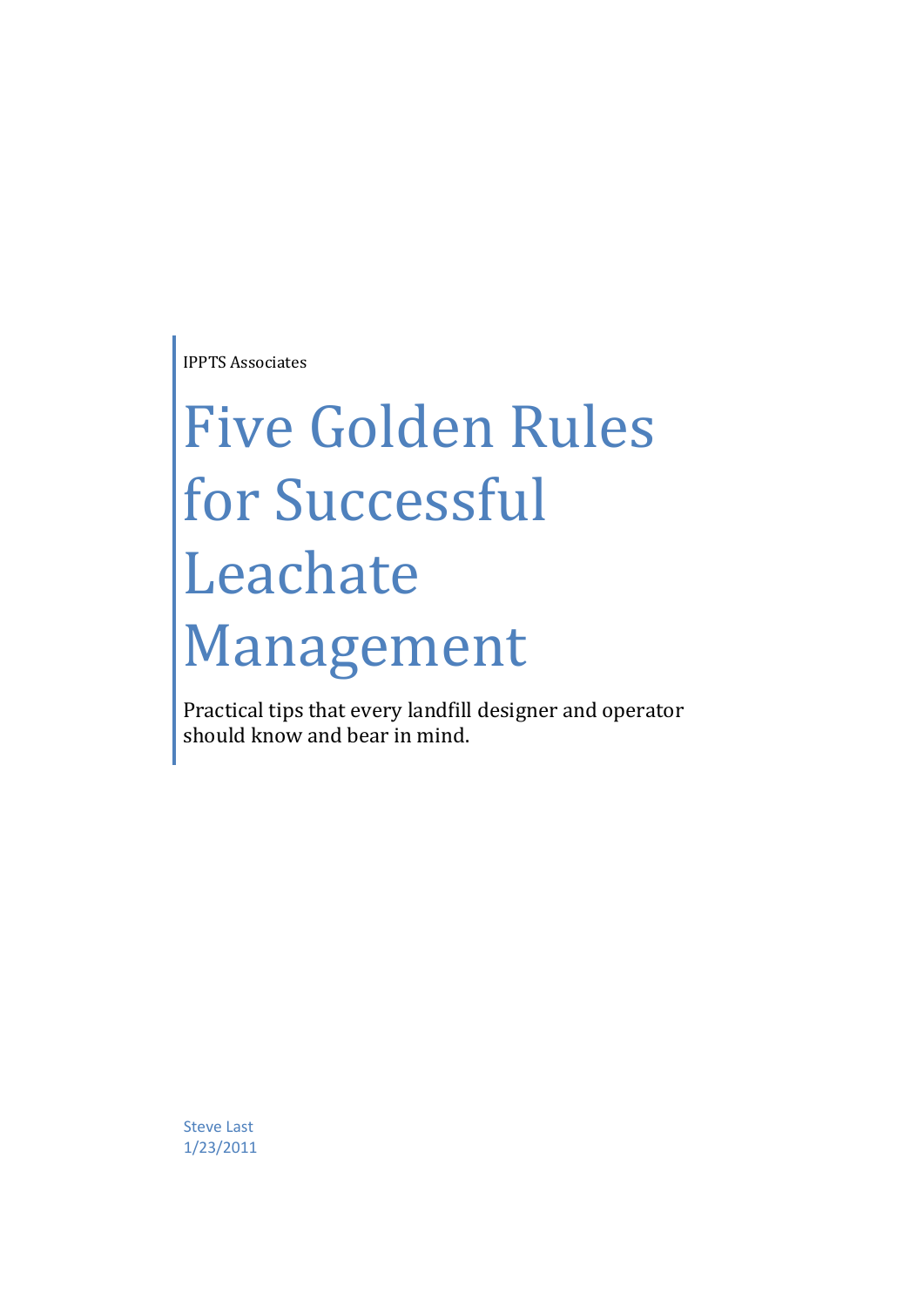*DISCLAIMER: This information is provided "as is". The author, publishers and marketers of this information disclaim any loss or liability, either directly or indirectly as a consequence of applying the information presented herein, or in regard to the use and application of said information. No guarantee is given, either expressed or implied, in regard to the merchantability, accuracy, or acceptability of the information.* 

# *Contents*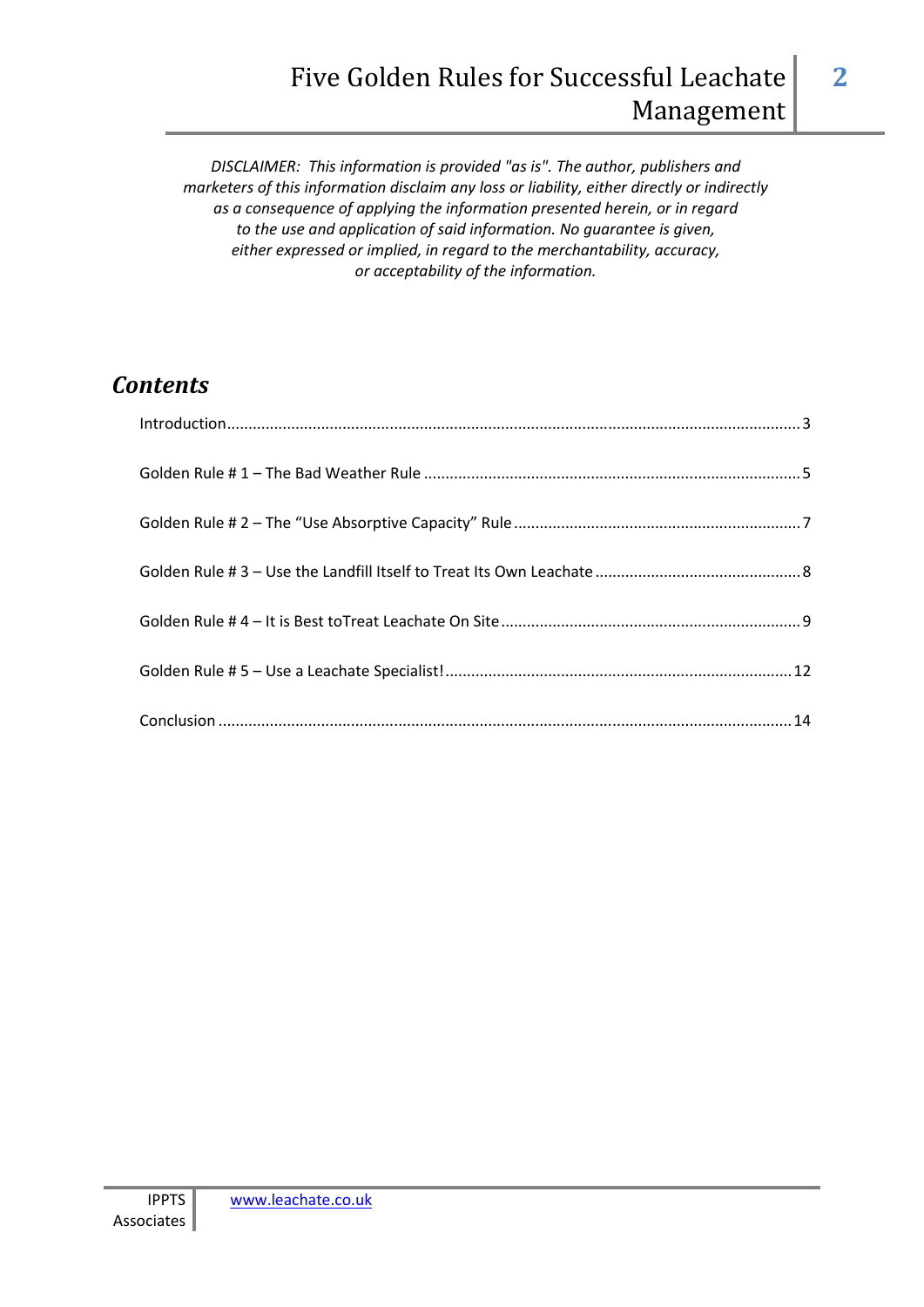## *Introduction*

I think of these Golden Rules as nuggets of wisdom that will help anyone successfully, design, plan, and run landfills.

I have included them in this report because I think that

although I don't believe you will find them in any textbook, I think that they are very important.

You should bear them in mind and do not forget them. Like stars to steer by, they're permanent markers to guide all those involved in Leachate Management and keep us moving in the direction of sustainability, and profitability, while also protecting the environment around landfills.

Find your Golden Rule, follow its star-like unwavering truth and become guided by it. Whatever your goals or task, there will be a Golden Rule that applies that will help keep yourself on track.

So here are the Golden Rules, these are the Five Best Rules for managing leachate on a landfill site.

They are the rules that, in over 20 years of acting as a landfill designer and consultant in leachate management and treatment (and my involvement in



**3**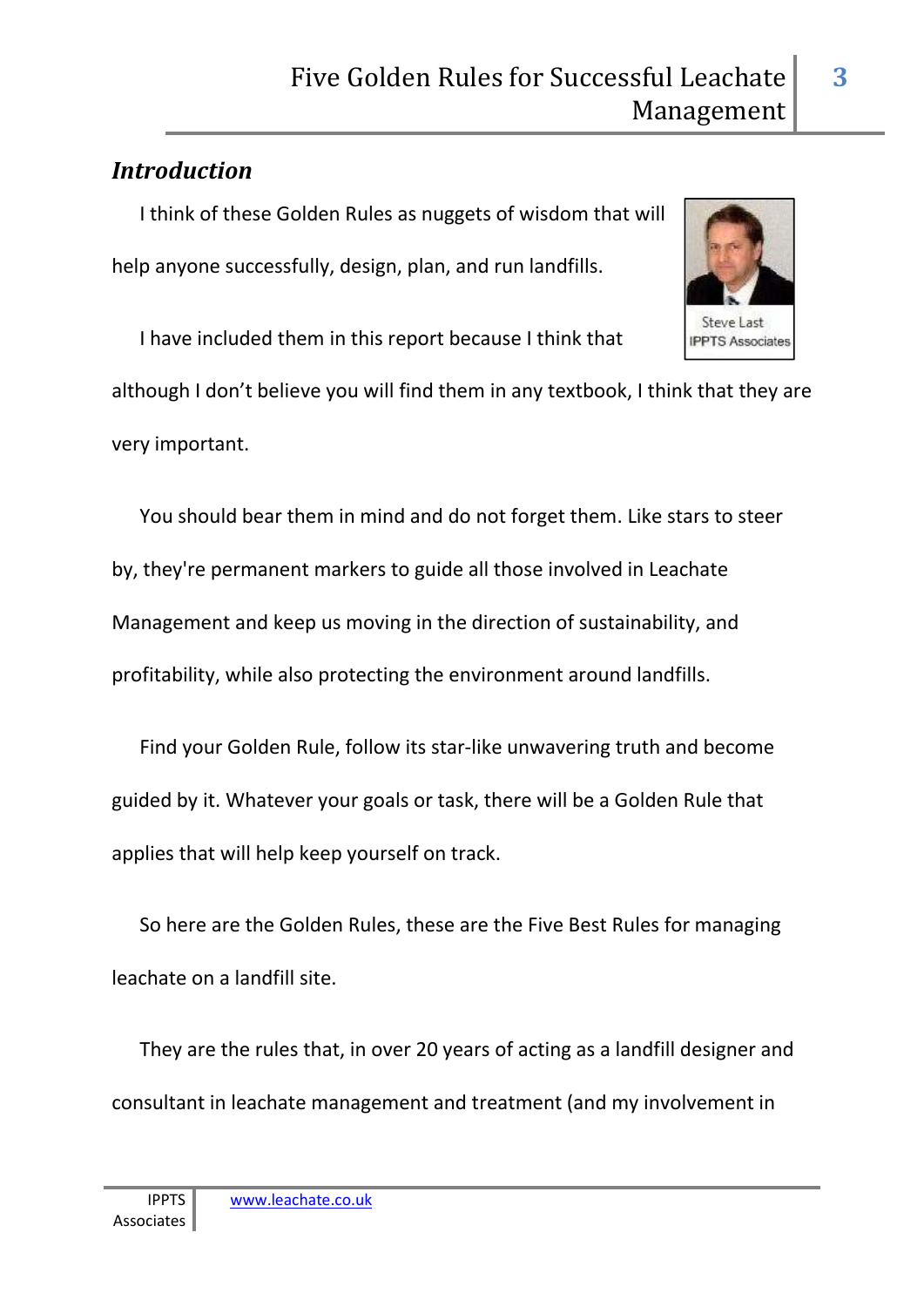hundreds of these projects), have in my experience most often not been followed when leachate management started to become a problem.

I am giving them to you because it concerns me if I see landfill problems, but most of all it brings me satisfaction to help people, and see things done well.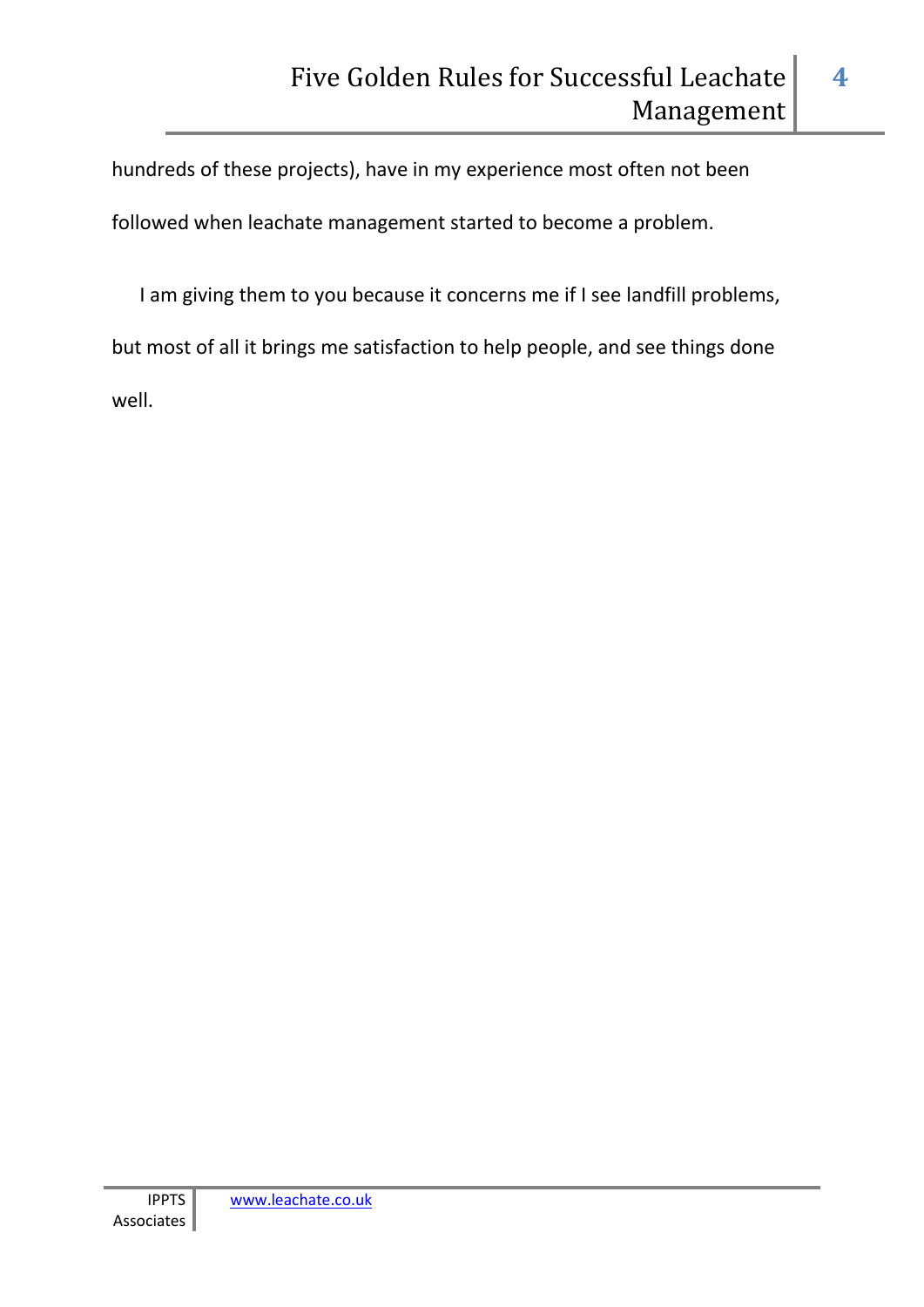# *Golden Rule # 1 – The Bad Weather Rule*

Always plan for bad weather, and don't assume that for example, with a new landfill or landfill cell, that (even if a water balance calculation has predicted that no leachate will be produced within a set time period), it won't happen.

The reason for doing that this way is that when heavy rain occurs there is seldom time to react, and install additional leachate management measures, before a large body of contaminated leachate builds up.

Quite soon, a pond or lake of leachate can form, and the ill-prepared landfill operator may find that their site is in danger of causing pollution to surface water and/or groundwater. When this happens the landfill operator will usually be in contravention of the local environmental regulator's waste regulations, unless measures are already in place to store and handle this leachate.

It frequently occurs that, contrary to leachate generation flow-modelling results carried out during a desk study says otherwise, leachate does appear at the base of the waste cell during the first wet season.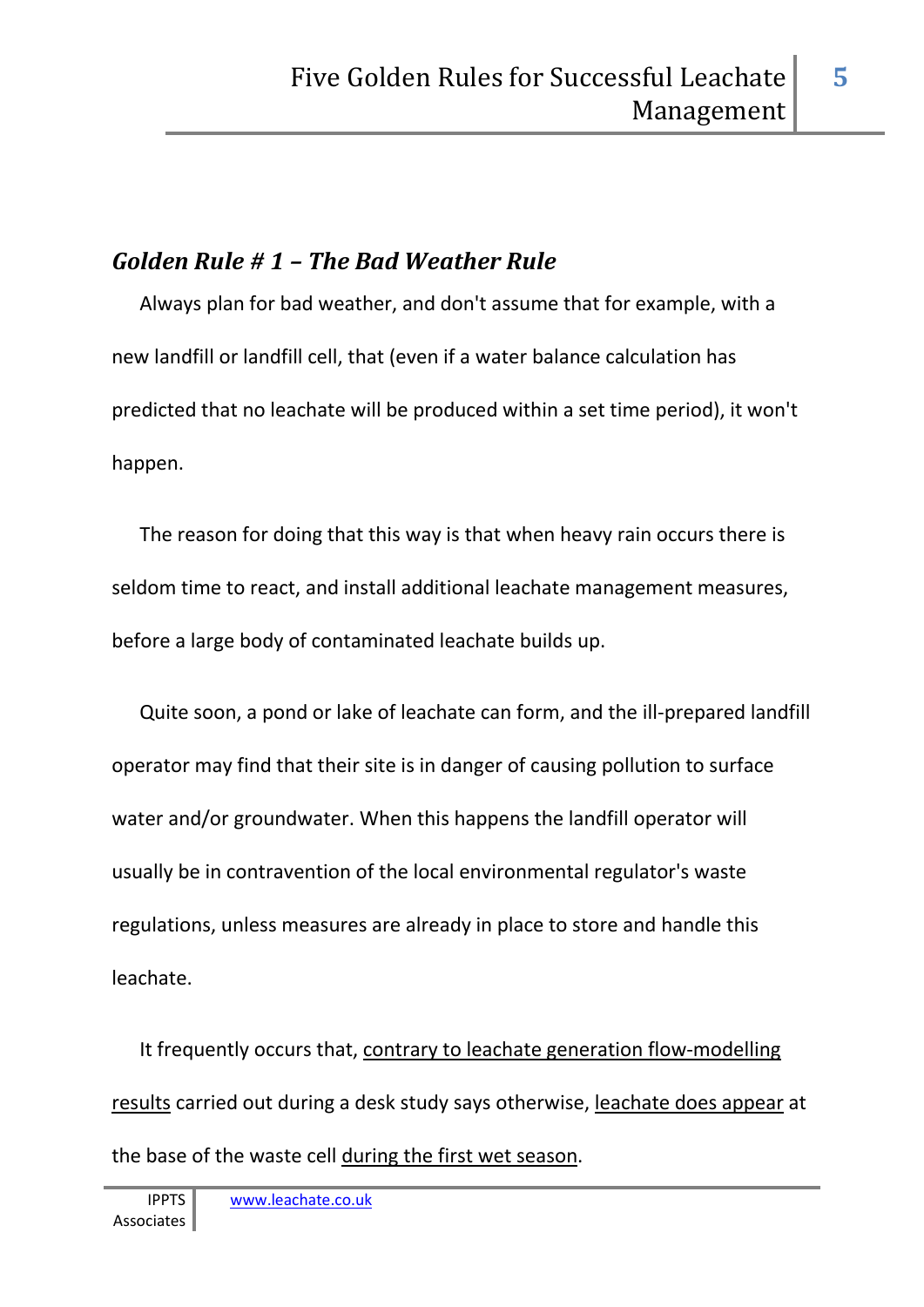This happens due to the fact that there will usually be "short circuiting" of rainfall which trickles down through the waste much faster than the bulk permeability would suggest will happen, and the expected absorptive capacity within the waste won't be utilized immediately, so the volume is higher than expected.

In any event, due to the use of "average" figures in modeling, individual storms will vary, and quite often must be expected to exceed the predictions of modelling.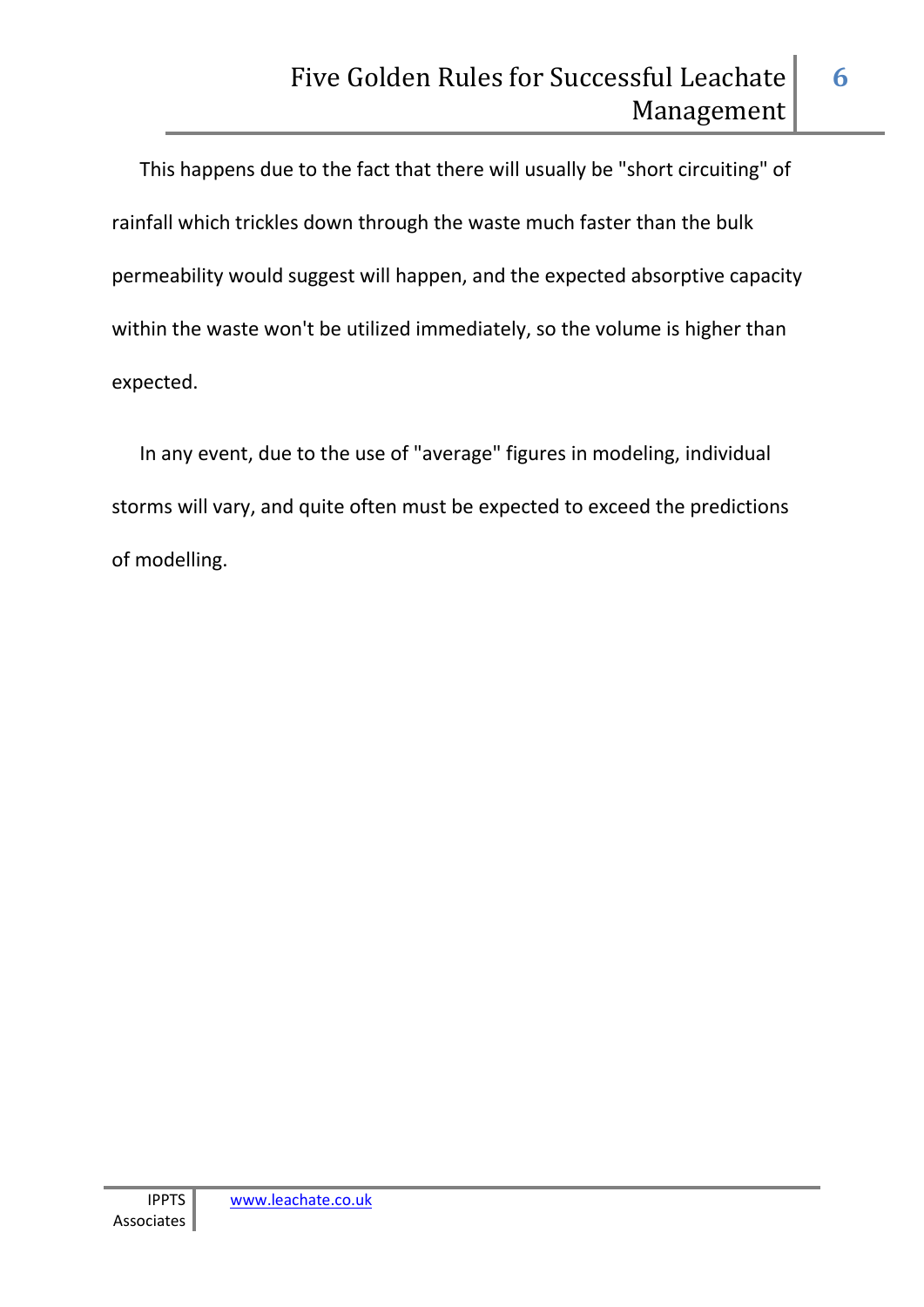#### *Golden Rule # 2 – The "Use Absorptive Capacity" Rule*

 Once a new landfill or a new cell in an existing landfill is producing leachate, always look for ways to use the remaining absorptive capacity (i.e. material which is still capable of absorbing moisture) in the waste to absorb more water (that is - absorb as much as possible of the leachate) without saturating it.

This is very important because by doing this you will minimize the net leachate production, and reduce your leachate disposal costs by soaking it into waste. In addition, pockets of dry waste, although unavoidable in parts of the site in normal sanitary waste infilling practices, will not contribute fully to landfill gas production. Also dry waste will not settle and stabilize as well as when, as high a proportion as possible of the absorptive capacity, is used.

Take into account that recirculation of leachate from the base of the waste (such that it may be lifted back to the top of the cell and allowed to soak back into the filled waste), may be the best way to achieve this, but should only be done where it is permitted by the environmental regulatory body, and in a manner which complies with any restrictions they apply.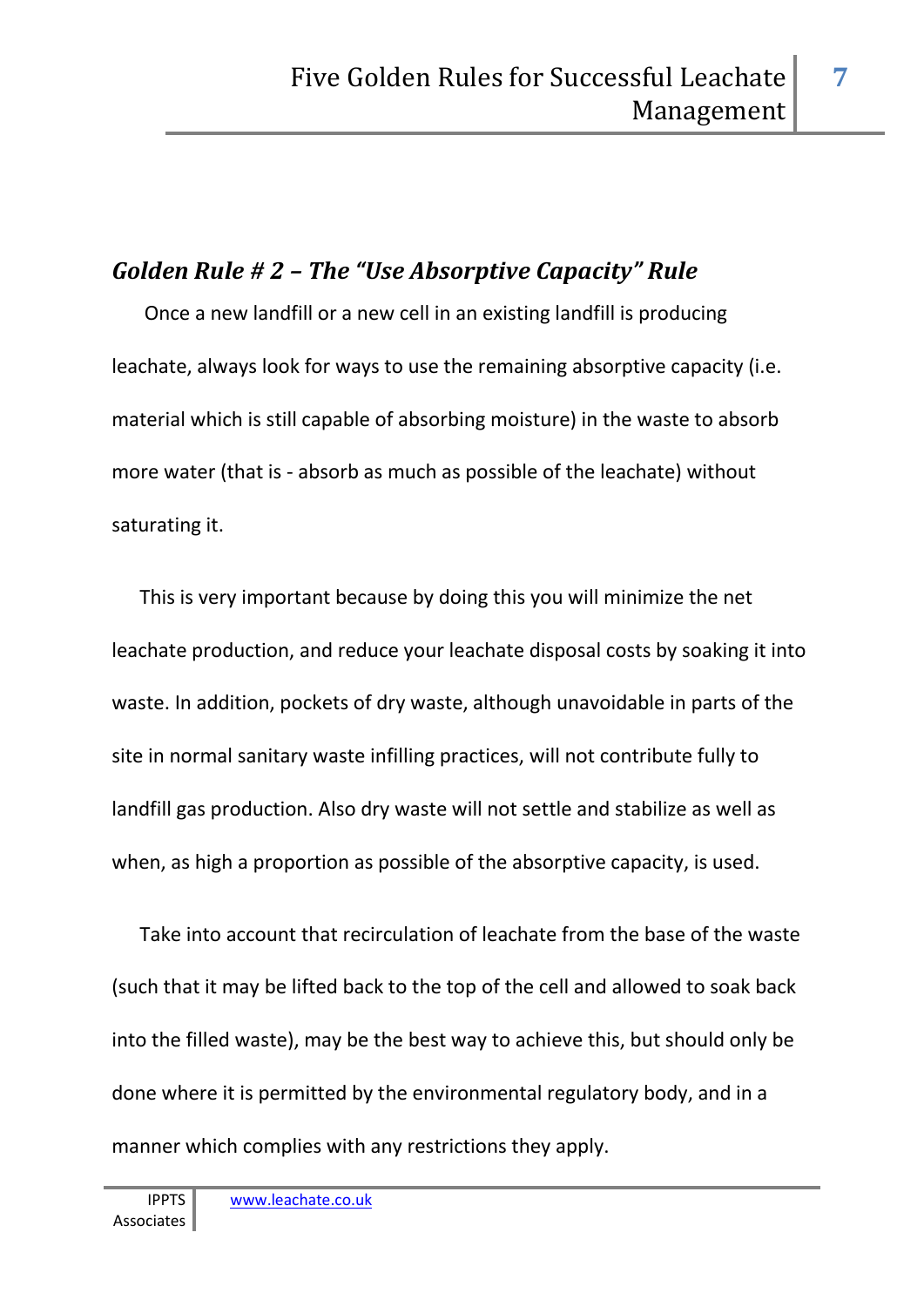# *Golden Rule # 3 – Use the Landfill Itself to Treat Its Own Leachate*

If the landfill operator can delay treating, or disposing to sewer, a fresh young leachate of the sort that is highly odourous, and often black in colour, and pump it back into a methanongenic part of a landfill (or even back into the same waste cell which itself turns anaerobic), there will in almost all cases be a benefit from the anaerobic digestion (fermentation) of many of the contaminants, which will occur.

The reason that this is important is because fresh (acetogenic) leachate has a very high Biochemical Oxygen Demand (BOD) and Chemical Oxygen Demand (COD). After residing in a methanogenic (methane gas producing) landfill, the oxygen demand needed to be provided for, to achieve further treatment, will have been reduced, and in some cases by an order of magnitude.

Satisfying the oxygen demand during leachate treatment is expensive, whether treated on site or at a sewage works, so the cost of leachate treatment will be reduced very substantially (in almost all cases) by providing it with a residence period in a methanogenic landfill.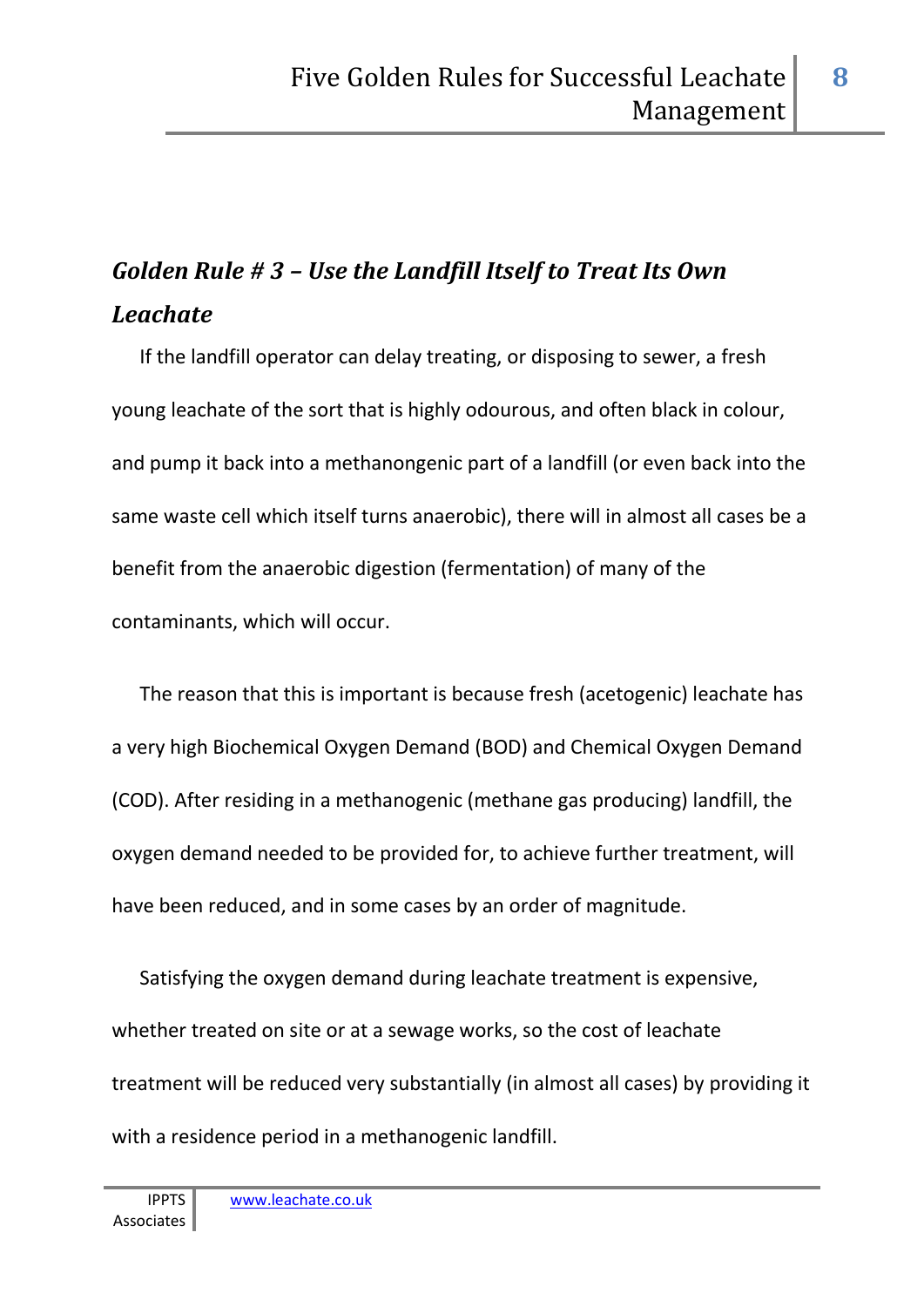#### *Golden Rule # 4 – It is Best toTreat Leachate On Site*

Environmental regulators in many countries quite often suggest that leachate should simply be pumped to a sewer for treatment at a public sewage works (wastewater treatment plant). However, this may be driven more by their concerns that leachate treatment on site is difficult and hard to achieve reliably, than by a detailed appraisal of the best option.

 The regulators will naturally be concerned not to recommend on site leachate treatment if they think it may result in a failed leachate plant discharging polluting flow.

However, it is not generally a good policy to treat strong leachate from modern sanitary landfills after discharging it into sewer, mixing it with sewage. Leachate has an extremely high ammoniacal nitrogen ("ammonia") concentration when compared with the much weaker contamination levels in domestic and commercial/industrial foul sewage at sewage works.

Treating strong leachate at a sewage works, as if it were sewage, is inefficient and unnecessarily costly. In fact, unless the sewage works has a highly nitrifying type process, one of the most potentially damaging types of contaminants in leachate may simply be diluted by the weaker strengths of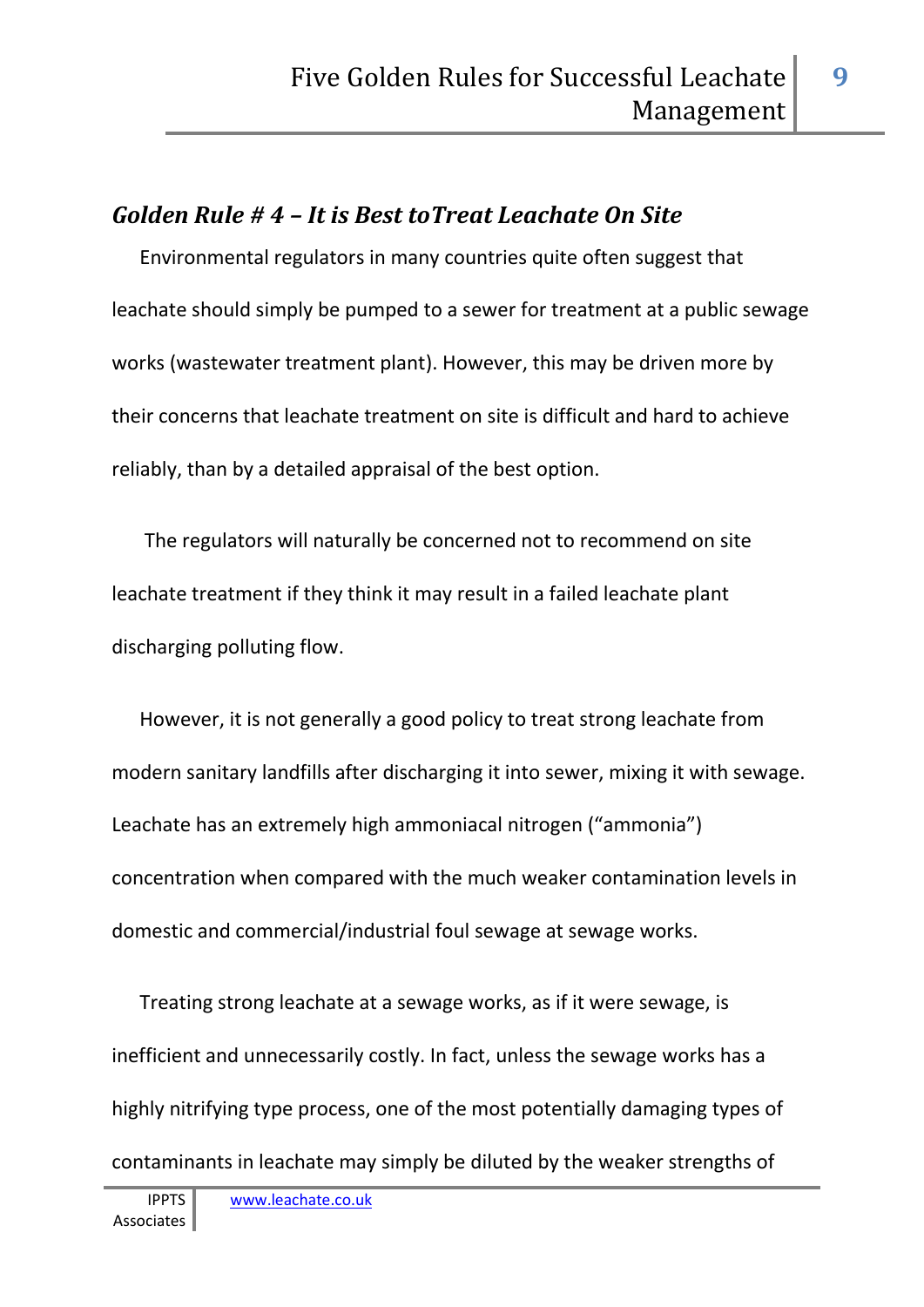**10**

those contaminants in the sewage, and not treated (chemically converted to environmental safe chemicals).

Ways of treating leachate on site reliably, without dilution, are available.

Proven processes exist for biological treatment of the leachate in specially designed plants tailored specifically to the special needs for producing a very high quality leachate effluent, which will then be capable of discharge either to a sewer with greatly reduced volumetric charges, or directly to a watercourse (river or stream).

Such treatment solutions normally include nitrification, and may also include denitrification, and membrane technology, depending on local regulatory requirements, and environmental needs.

These on site leachate treatment solutions are, when done in the correct way, not only more environmentally sustainable than off-site treatment, but usually incur lower medium to long-term cost, and most importantly are not nearly as subject to future unknowns, such as:

• rising volumetric charges levied by Municipal and Commercial Water Companies, and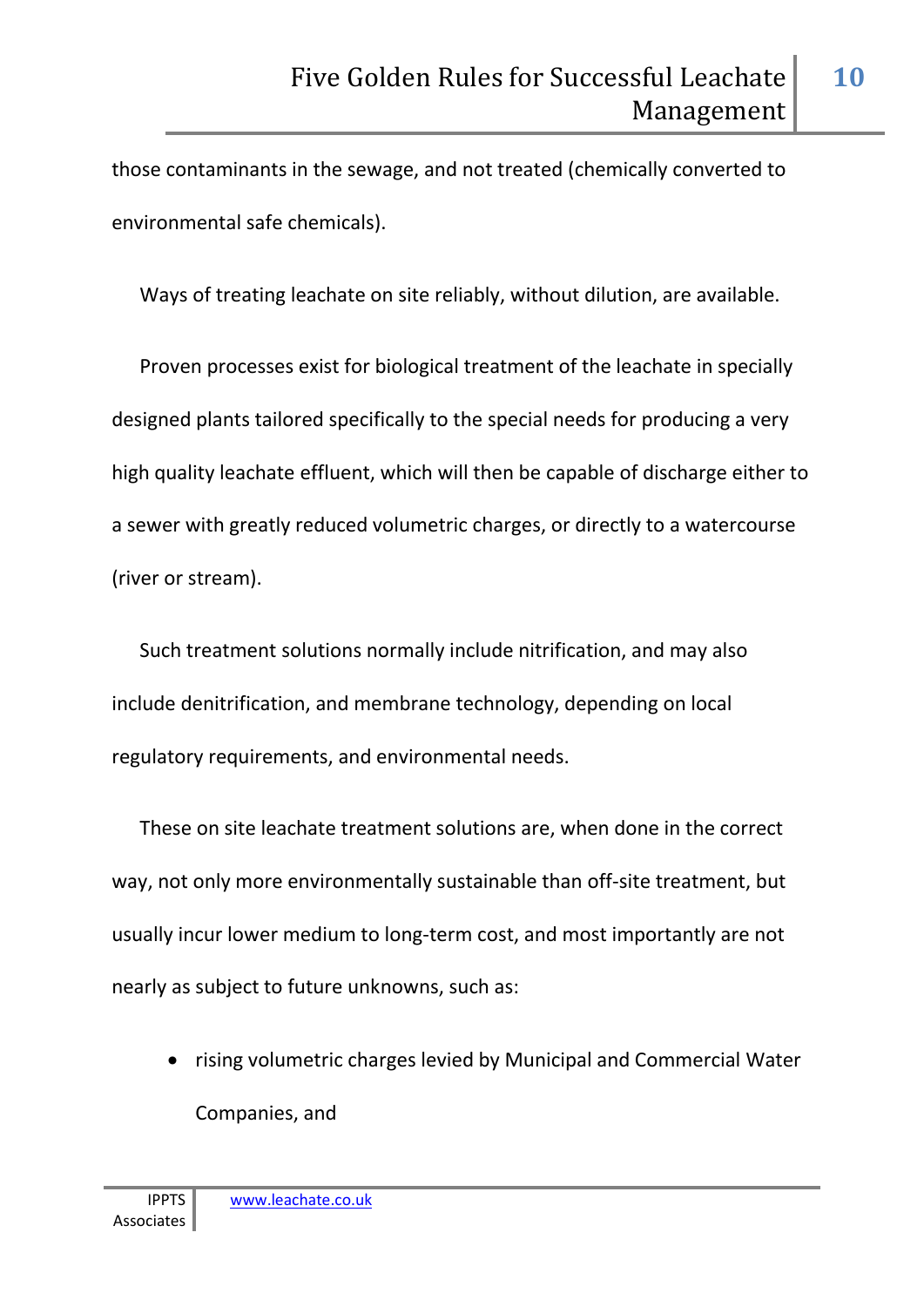• possible future withdrawal of sewage discharge consents when environmental regulation of the Municipal and Commercial Water Companies becomes more stringent.

The final reason for this, the "it's best to treat leachate on site" rule, is that all leachate which is removed from a landfill which is producing landfill gas (which is 40% to 60% methane), will contain some of this explosive, high risk gas, in solution.

That means that, at least in theory, leachate is a danger to the sewer when the methane it contains is released into the airspace of the sewer, and this release will occur when it flows in the sewer.

So, another reason for treating leachate on site and for Rule #4, is that leachate will normally need the landfill gas removed before an off site sewer discharge can be made. This comes at yet more cost, and no benefit to the landfill operator, other than compliance with sewer safety (flammable discharge) regulations. (See www.methane-stripping.com for more information on Methane Stripping.)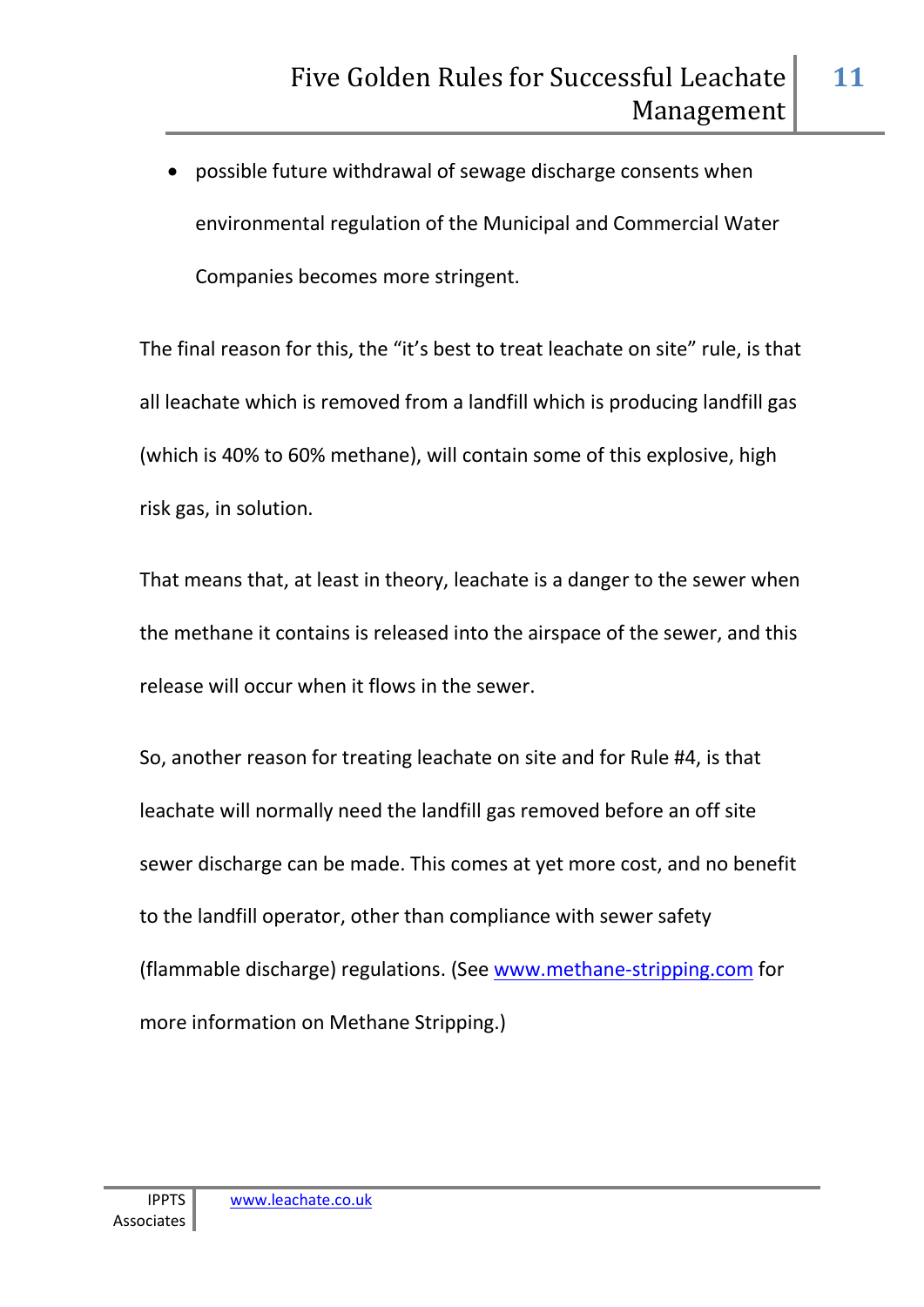#### *Golden Rule # 5 – Use a Leachate Specialist!*

The full description of this rule is: "Biological Treatment of Leachate in a Plant Designed by a Leachate Treatment Specialist Provides the Best Outcome for Cost, Environmental Protection, and Sustainability".

(Ah! I know! You are probably saying to yourself at this point that this statement isn't a surprise to you, coming as it does, from a leachate expert!)

Let me explain:

Despite what is common perception, highly cost effective, proven and reliable biological leachate treatment on site (combined where appropriate with membrane treatment) is not difficult to achieve under the supervision of a leachate specialist, and has been achieved on many hundreds of landfill sites.

As long as specialists in leachate treatment design are engaged to carry out the design work, and carry that through to process commissioning and treatment plant site operator training outcomes are good, with these plants remaining in use with little or no alteration after 20 and 30 years of use.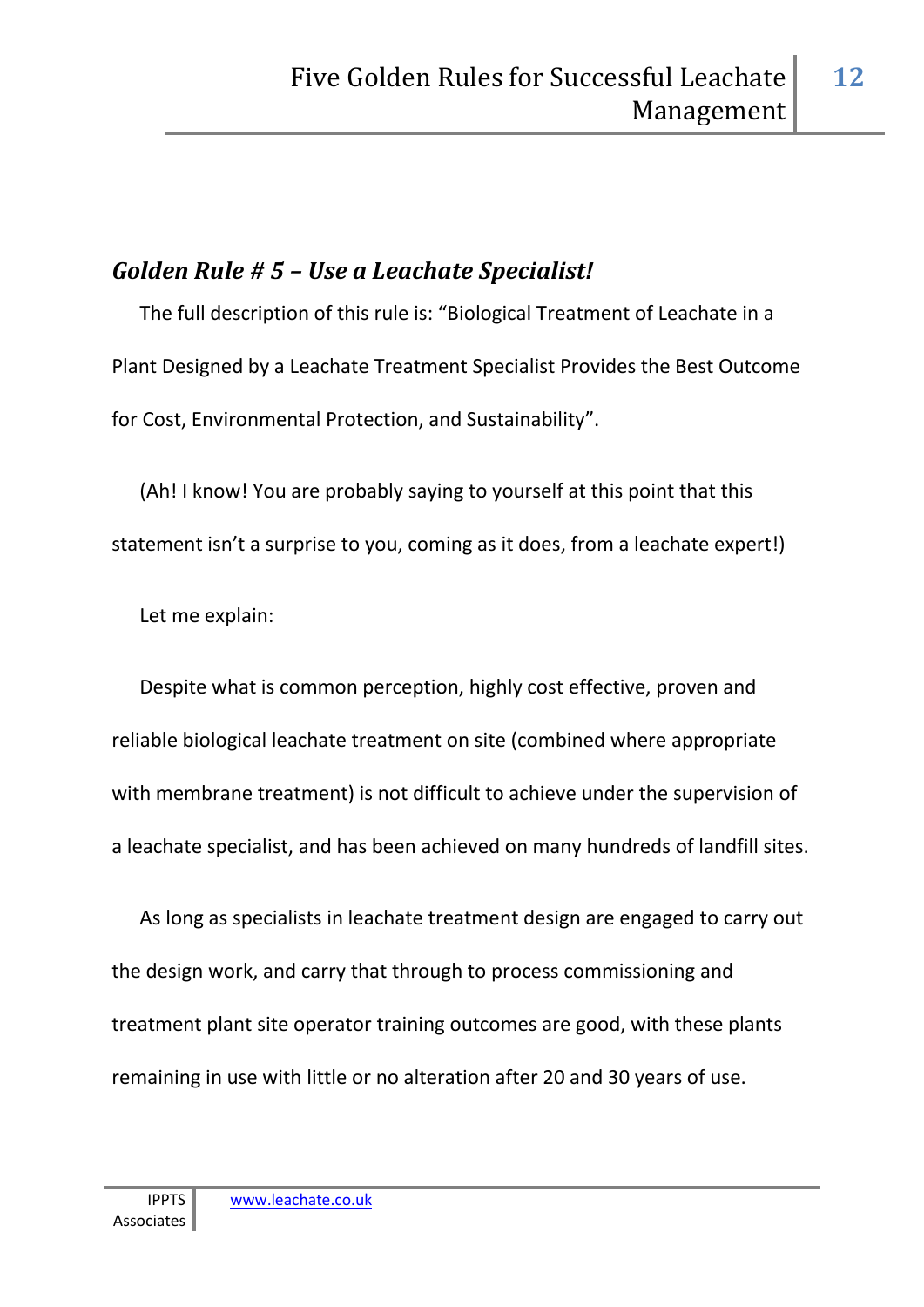This may include, where appropriate, biological treatability trials at the start of the design, to ensure the right process, and an optimised set of design parameters is set for the detailed process plant design.

It is very important to comply with this rule and only engage leachate treatment specialists with a proven track record of achievement. This is because, doing so is the difference between the sort of leachate treatment plant which sits in the background simply doing its job, and does not get publicised, and the type which are designed by non-leachate specialists, for which exactly the opposite has all too often been true.

It is still the case that leachate treatment plant designs by general water treatment designers are often based on sewage treatment methods long discredited for use with leachate, or at best use less than the most appropriate technologies, their use being promoted by salesmen for a particular in-house treatment process product.

It is not surprising therefore that such prototypes fail when applied to leachate treatment by water process designers more used to designing for much less contaminated effluents than leachate.